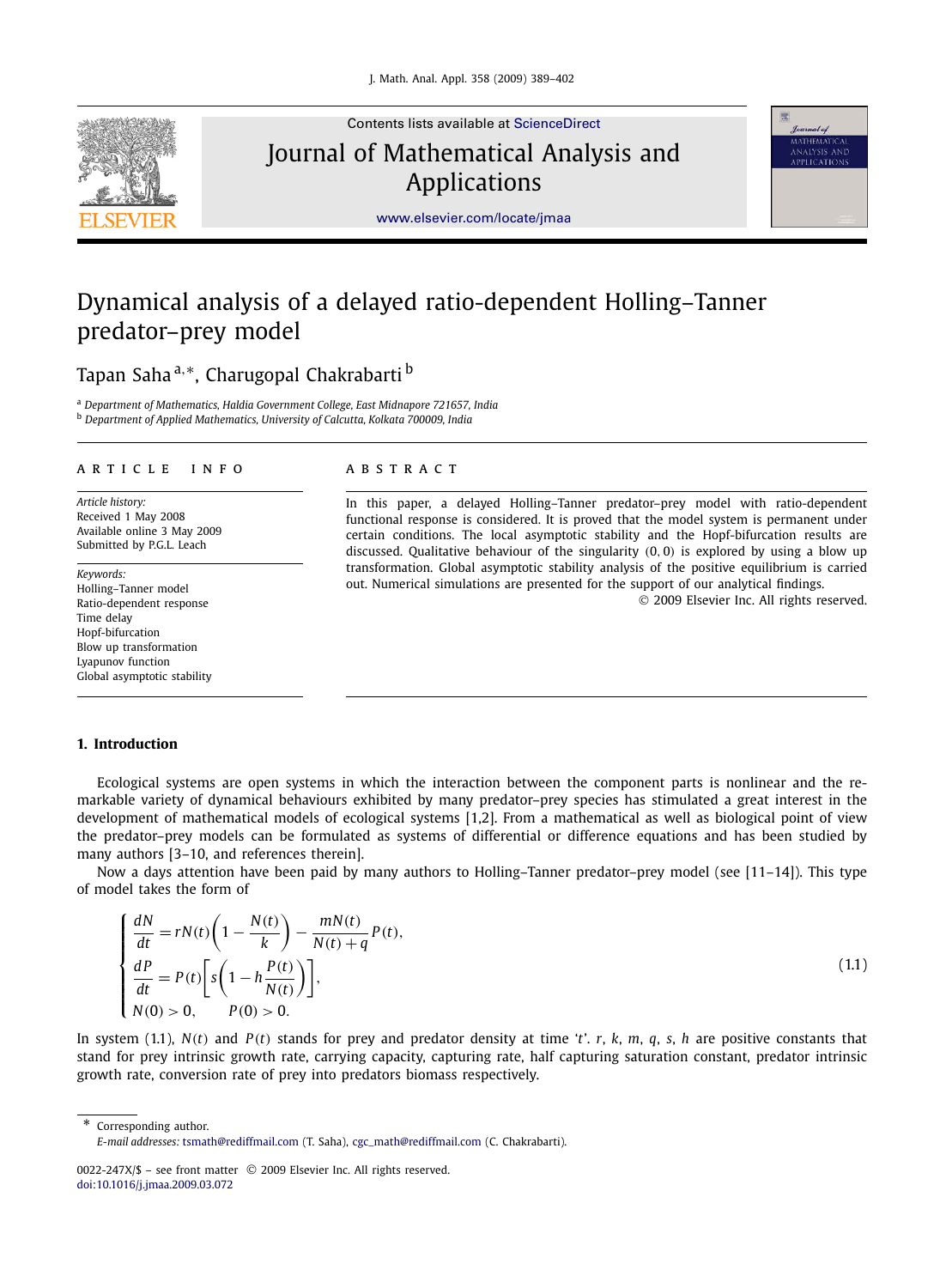The local asymptotic stability of the unique positive equilibrium of (1.1) was investigated by Murray and May [2,4]. S.B. Hsu and T.W. Hwang [11] obtained results on global stability of the positive equilibrium. They showed that the local stability of the positive equilibrium implies its global stability. A. Gasull, R.E. Kooij and J. Torregrosa [12] showed that the local asymptotic stability of the positive equilibrium does not imply global stability for the model system (1.1). They obtained results under which the stable positive equilibrium of (1.1) is surrounded by two limit cycles, the innermost is unstable and the outermost is stable. E. Saez and E. Gonzalez-Olivares [13] described the bifurcation curves when the two limit cycles collapse on a semi-stable limit cycle and disappear. They also showed that local stability and global stability of the positive equilibrium are not equivalent for the model system (1.1).

Recently, there is a growing explicit biological and physiological evidences (see [15–17]) that in many situations, especially when predators have to search for food (and therefore has to share or compete for food), a more suitable general predator–prey theory should be based on the so-called ratio-dependent theory, which can be roughly states as that the per capita predator growth rate should be a function of the ratio of prey to predator abundance, and so would be so-called predator functional responses. This is supported by numerous fields and laboratory experiments and observations [18,19]. Ratio-dependent predator–prey models differs from prey dependent predator–prey models in two directions (i) equilibrium abundances are positively correlated along a gradient of enrichment (see [18]) and (ii) the "paradox of enrichment" (see [20]) either completely disappears or enrichment is linked to stability in a more complex way. For further information of ratio-dependent predator–prey model one can refer [21–26]. Generally, a ratio-dependent Holling–Tanner predator–prey model takes the form of

$$
\begin{cases}\n\frac{dN}{dt} = rN(t)\left(1 - \frac{N(t)}{k}\right) - \frac{mN(t)P(t)}{N(t) + qP(t)},\\ \n\frac{dP}{dt} = P(t)\left[s\left(1 - h\frac{P(t)}{N(t)}\right)\right],\\ N(0) > 0, \qquad P(0) > 0.\n\end{cases}
$$
\n(1.2)

Z. Liang and H. Pan [27] obtained results for the global stability of the positive equilibrium of (1.2). They showed the existence of unique limit cycle for the model system (1.2). However, one of the important problems for predator–prey dynamics is to analyze the effect of time delays on the stability of the systems. In this paper we focus our attention on the delayed ratio-dependent Holling–Tanner predator–prey model where the time delay 'τ' is incorporated into the resource limitation of the prey logistic equation and this takes the form of

$$
\begin{cases}\n\frac{dN}{dt} = rN(t)\left(1 - \frac{N(t-\tau)}{k}\right) - \frac{mN(t)P(t)}{N(t) + qP(t)},\\ \n\frac{dP}{dt} = P(t)\bigg[s\bigg(1 - h\frac{P(t)}{N(t)}\bigg)\bigg],\n\end{cases}
$$
\n(1.3)

with initial conditions

$$
N(\theta) = \phi(\theta) \ge 0, \qquad P(\theta) = \psi(\theta) \ge 0, \quad \theta \in [-\tau, 0), \ \phi(0) > 0, \ \psi(0) > 0,\tag{1.4}
$$

where  $\phi(\theta)$ ,  $\psi(\theta)$  are continuous bounded functions in the interval [−τ, 0].

The model system  $(1.3)$  is not well defined at the origin  $(0, 0)$  and hence cannot be linearized at  $(0, 0)$ . In this paper, following  $[22,24,26]$  we redefine the model system  $(1.3)$  at the origin  $(0, 0)$  and using the terminology of Zhang et al.  $[28]$ we study the qualitative feature of the model system (1.3) around the critical point (0, 0) in the interior of the first quadrant. We also study the global stability results of the model system  $(1.3)$ .

This paper is organized as follows. In the next section we present preliminary results including the boundedness and permanence of the system (1.3). In Section 3, we analyze the local asymptotic stability of the equilibria except the origin and it is shown that a Hopf bifurcation arises whenever the time delay 'τ' crosses a critical value 'το'. In Section 4, qualitative behaviour of the singularity (0, 0) is discussed. In Section 5, by constructing suitable Lyapunov function we derive sufficient conditions for global stability of the positive equilibrium. Finally the paper ends with a concluding section where a comparison is made between the results obtained in [27] for the non-delayed system (1.2) and the results obtained for our delayed model system (1.3).

#### **2. Boundedness and permanence**

In this section we shall present some preliminary results including boundedness and permanence of the model system (1.3). Before proceeding further we nondimensionalize our model system (1.3) with the following scaling

$$
rt \to t
$$
,  $\frac{N(t)}{k} \to N(t)$ ,  $\frac{mP(t)}{rk} \to P(t)$ ,  $r\tau \to \tau$ ,

and this results into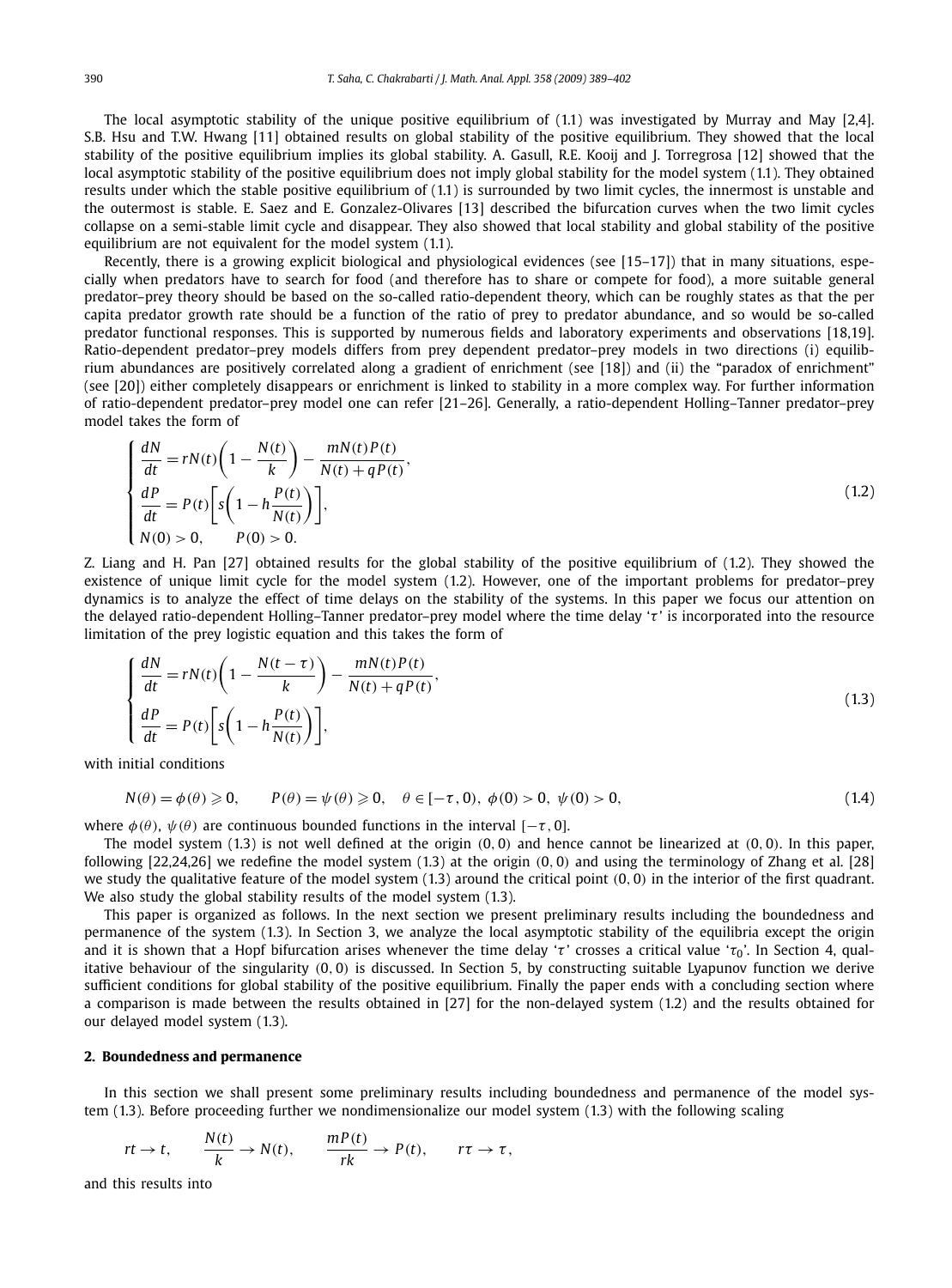$$
\begin{cases}\n\frac{dN}{dt} = N(t)\left(1 - N(t - \tau)\right) - \frac{N(t)P(t)}{N(t) + \alpha P(t)},\\ \n\frac{dP}{dt} = \beta P(t)\left(\delta - \frac{P(t)}{N(t)}\right),\n\end{cases} \tag{1.5}
$$

where  $\alpha = \frac{qr}{m}$ ,  $\beta = \frac{sh}{m}$  and  $\delta = \frac{m}{hr}$ . The model system (1.5) is not defined at (0, 0) and consequently we redefine the model system  $(1.5)$  as follows

$$
\begin{cases}\n\frac{dN}{dt} = N(t)\left(1 - N(t - \tau)\right) - \frac{N(t)P(t)}{N(t) + \alpha P(t)} \equiv F(N, P), \\
\frac{dP}{dt} = \beta P(t)\left(\delta - \frac{P(t)}{N(t)}\right) \equiv G(N, P), \\
F(N, P) = G(N, P) = 0 \quad \text{when } (N, P) = (0, 0).\n\end{cases}
$$
\n(1.6)

**Lemma 2.1.** *Every solution of the model system* (1.6) *with the initial conditions* (1.4) *exists in the interval* [0,∞) *and remain positive* for all  $t \geqslant 0$ .

**Proof.** The proof is similar as is presented in [6]; we omit the proof here.  $\Box$ 

**Lemma 2.2.** For any positive solution of the model system (1.6) there exists a T > 0 such that  $N(t) \le m_1$  and  $P(t) \le m_2$  for  $t > T$ , where  $m_1 = e^{\tau}$  and  $m_2 = \delta e^{\tau}$ .

**Proof.** From the first equation of (1.6), we have

 $\dot{N}(t) \leqslant N(t) \big(1 - N(t - \tau)\big).$ 

This shows

 $\dot{N}(t) \le N(t)$ .

Integrating the above inequality from  $t - \tau$  to  $t$ , we get

$$
N(t)\leqslant N(t-\tau)e^{\tau}.
$$

Hence, we have

$$
\dot{N}(t) \leq N(t) \big(1 - N(t)e^{-\tau}\big).
$$

By comparison theorem there exists a  $T_1 > 0$  such that for  $t > T_1 + \tau$ , we have

$$
N(t) \leqslant e^{\tau} = m_1.
$$

From the second equation of the model system (1.6) for  $t > T_1 + \tau$ , we have

$$
\dot{P}(t) \leqslant \beta P(t) \big( \delta - P(t) e^{-\tau} \big).
$$

By comparison theorem there exists a  $T > T_1 + \tau$  such that for  $t > T$ , we have

$$
P(t) \leqslant \delta e^{\tau} = m_2.
$$

The lemma is proved.  $\square$ 

We recall that the model system (1.6) is said to be *permanent* if there exist  $\xi_1$ ,  $\xi_2$ ,  $0 < \xi_1 < \xi_2$ , such that for all solutions of (1.6) with the initial conditions (1.4),

$$
\min\left\{\liminf_{t\to\infty} N(t), \liminf_{t\to\infty} P(t)\right\} \geq \xi_1,
$$

and

$$
\max\left\{\limsup_{t\to\infty} N(t), \limsup_{t\to\infty} P(t)\right\} \leq \xi_2.
$$

**Theorem 2.1.** *Suppose the condition* **(H1)**:  $\alpha > 1$  *holds, then the model system* (1.6) *is* permanent.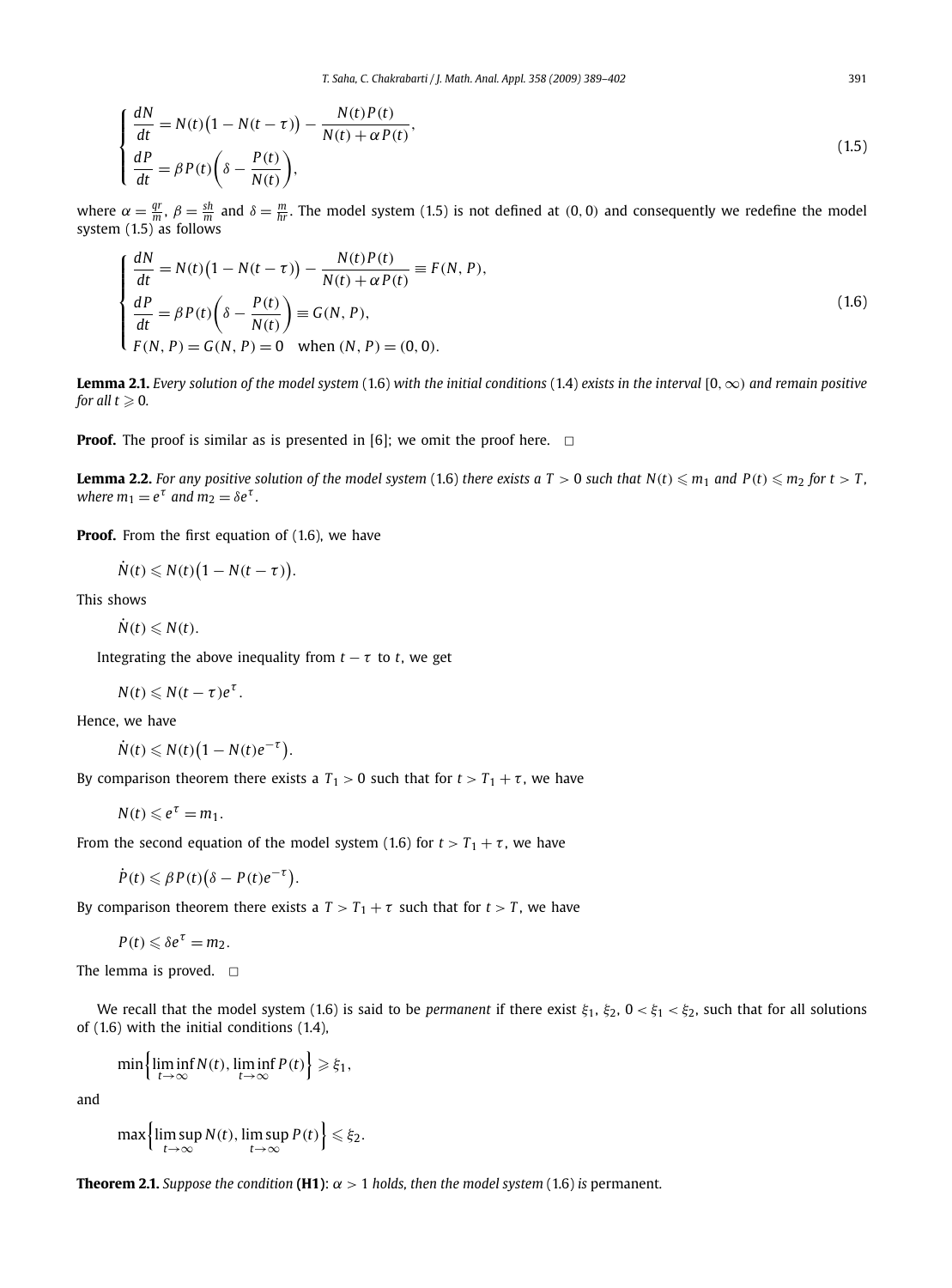**Proof.** From the first equation of the model system (1.6), we have

$$
N(t) + \alpha P(t) \geq \alpha P(t).
$$

This implies

$$
\dot{N}(t) \geqslant N(t) \bigg(1 - N(t - \tau) - \frac{1}{\alpha}\bigg).
$$

Now by the use of Lemma 2.2, whenever  $t > T$ ,

$$
\dot{N}(t) \geq -N(t)e^{\tau}.
$$

We then have

$$
\dot{N}(t) \geqslant N(t) \bigg(1 - N(t)e^{\tau e^{\tau}} - \frac{1}{\alpha}\bigg).
$$

By comparison theorem there exists a  $T_2 > T$  such that for  $t > T_2$ ,

$$
N(t) \geqslant \left(1 - \frac{1}{\alpha}\right) e^{-\tau e^{\tau}} = M_1 > 0 \quad \text{if } \alpha > 1.
$$

Again from the second equation of the model system (1.6), for  $t > T_2$ 

$$
\dot{P}(t) \geqslant \beta P(t) \bigg( \delta - \frac{\alpha e^{\tau e^{\tau}}}{\alpha - 1} P(t) \bigg).
$$

By comparison theorem there exists a  $T' > T_2$  such that for  $t > T'$ , we have

$$
P(t) \geq \delta \bigg(1 - \frac{1}{\alpha}\bigg) e^{-\tau e^{\tau}} = \delta M_1 = M_2 > 0 \quad \text{if } \alpha > 1.
$$

This shows that there exists a  $T' > 0$ , such that for  $t > T'$ ,  $M_1 \leqslant N(t) \leqslant m_1$  and  $M_2 \leqslant P(t) \leqslant m_2$  and the proof is completed.  $\Box$ 

#### **3. Local asymptotic stability**

The equilibrium points for the model system (1.6) are given by (i)  $E_0(0,0)$  (trivial equilibrium), (ii)  $E_1(1,0)$  (axial equilibrium), and (iii)  $E_*(N_*, P_*)$  (positive equilibrium), where

$$
N_* = \frac{1 + \alpha \delta - \delta}{1 + \alpha \delta}, \qquad P_* = \delta N_*.
$$
\n<sup>(1.7)</sup>

The existence of most interesting equilibrium state *E*∗, where both prey and predator population coexist demands the condition **(H2)**:  $\alpha\delta$  + 1 >  $\delta$  holds. To study the local stability of the equilibrium points of the model system (1.6) we are to linearize the model system (1.6) around the equilibrium points of (1.6) and then to look at the roots of the characteristic equations corresponding to the jacobian matrices of the linearized systems. In the presence of time delay 'τ', stability of the equilibrium points of the model system (1.6) carries two notions: one is absolute stability and the other corresponds to conditional stability. In case of absolute stability, the equilibrium point under consideration is asymptotically stable for all  $\tau \geqslant 0$ , but for conditional stability, the equilibrium point is asymptotically stable for ' $\tau$ ' in some finite interval. The first one corresponds to the case that the real parts of characteristic roots are negative for all  $\tau \geq 0$  and the second one shows an existence of critical time delay  $\tau_0$  (smallest delay) such that for  $0 \leq \tau < \tau_0$ , the real parts of characteristic roots are negative and for  $\tau > \tau_0$ , there exists at least one root of the characteristic equation whose real part is positive.

The common approach of linearization to discuss the stability behaviour of the equilibrium point *E*<sub>0</sub> fails due to nonlinearizability of the vector fields *F* (*N*, *P*) and *G*(*N*, *P*) at *E*0. A discussion regarding this issue is provided in the next section.

The jacobian matrix at  $E_1$  is given by

$$
J_1 = \begin{pmatrix} -e^{-\lambda \tau} & -1 \\ 0 & \delta \beta \end{pmatrix}.
$$

The characteristic equation is given by

$$
G_1(\lambda, \tau) = (\lambda + e^{-\lambda \tau})(\lambda - \delta \beta) = 0. \tag{1.8}
$$

Now whatever the value of  $\tau$ , one root of the characteristic equation (1.8) is always positive and consequently  $E_1$  is a saddle point.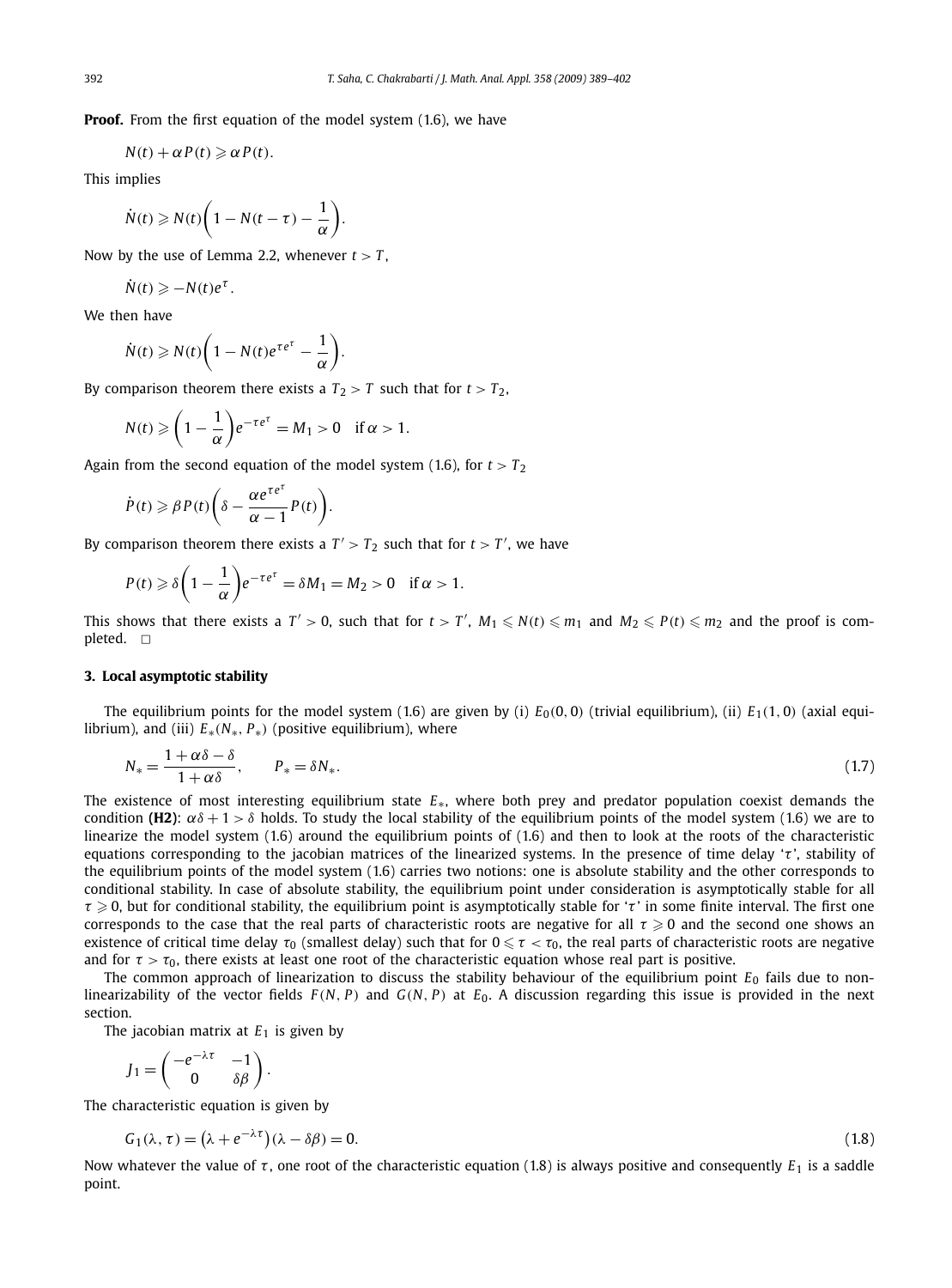The jacobian matrix at *E*∗ takes the form

$$
J_* = \begin{pmatrix} a_1 + a_2 e^{-\lambda \tau} & a_3 \\ b_1 & b_2 \end{pmatrix},
$$

where  $a_1 = \frac{\delta}{(1+\alpha\delta)^2}$ ,  $a_2 = -N_*, a_3 = -\frac{1}{(1+\alpha\delta)^2}$ ,  $b_1 = \beta\delta^2$ ,  $b_2 = -\beta\delta$ . The characteristic equation is given by

$$
G_2(\lambda, \tau) = \lambda^2 - \lambda (b_2 + a_1 + a_2 e^{-\lambda \tau}) + b_2 (a_1 + a_2 e^{-\lambda \tau}) - a_3 b_1 = 0.
$$
\n(1.9)

In absence of time delay  $\tau$ , the characteristic equation (1.9) reduces to

$$
\lambda^2 - \lambda(a_1 + a_2 + b_2) + a_2b_2 = 0. \tag{1.10}
$$

In absence of time delay τ , a detailed study of local and global asymptotic stability of *E*<sup>∗</sup> is presented in [27] and just for consistency of our article we state the results here:

**Theorem 3.1.** *Suppose the following conditions hold*

H(2): 
$$
\alpha \delta + 1 > \delta
$$
,  
H(3):  $\delta(2 + \alpha \delta) < (1 + \delta \beta)(1 + \alpha \delta)^2$ ,

*then the positive equilibrium E*<sup>∗</sup> *of the model system* (1.6) *is locally asymptotically stable in absence of* τ *.*

In addition to this we have the following

**Theorem 3.2.** *Suppose the following conditions hold*

H(2): 
$$
\alpha \delta + 1 > \delta
$$
,  
H(4):  $\frac{\delta(2 + \alpha \delta)}{(1 + \alpha \delta)^2} - 1 > 0$ ,

*then in absence of*  $\tau$ *, the model system* (1.6) *undergoes a Hopf bifurcation around E*∗ *whenever*  $\beta = \beta_* = \frac{\delta(2+\alpha\delta)}{(1+\alpha\delta)^2} - 1$ .

Let  $\tau \neq 0$  and  $\lambda = i\omega$ , be a root of Eq. (1.9). Then by separating real and imaginary parts, we have

$$
-a_2\omega\sin\omega\tau + a_2b_2\cos\omega\tau = \omega^2 + a_3b_1 - a_1b_2,
$$
  
\n
$$
a_2\omega\cos\omega\tau + a_2b_2\sin\omega\tau = -\omega(a_1 + b_2).
$$
\n(1.11)

Squaring and adding, we get

$$
\omega^4 + (a_1^2 + b_2^2 - a_2^2 + 2a_3b_1)\omega^2 - a_2^2b_2^2 = 0.
$$
\n(1.12)

Now it follows that Eq. (1.12) has a unique positive real root, say  $\omega_0$  and consequently the phenomena switching of stability does not occur for our model system (1.6), also  $E_*$  never will be absolutely stable. The value of  $\omega_0$  is given by

$$
\omega_0 = \sqrt{\frac{-(a_1^2 + b_2^2 - a_2^2 + 2a_3b_1) + \sqrt{(a_1^2 + b_2^2 - a_2^2 + 2a_3b_1) + 4a_2^2b_2^2}}{2}}.
$$
\n(1.13)

Putting this value of  $\omega_0$  in (1.9) and solving for  $\tau$ , we obtain

$$
\tau_k = \frac{1}{\omega_0} \arccos\left[\frac{-a_1\omega_0^2}{a_2(b_2^2 + \omega_0^2)}\right] + \frac{2k\pi}{\omega_0}, \quad k = 0, 1, 2, ....
$$
\n(1.14)

We now state the following lemma:

**Lemma 3.1.** Suppose that the positive equilibrium  $E_*$  exists for the model system (1.6), then for  $\tau=\tau_k=\frac{1}{\omega_0}$  arccos[ $\frac{-a_1\omega_0^2}{a_2(b_2^2+\omega_0^2)}$ ]  $+\frac{2k\pi}{\omega_0}$ ,  $k = 0, 1, 2, \ldots$ , *the characteristic equation* (1.9) *has a pair of imaginary roots*  $\pm \omega_0$ *, where*  $\omega_0$  *is given by* (1.13)*.*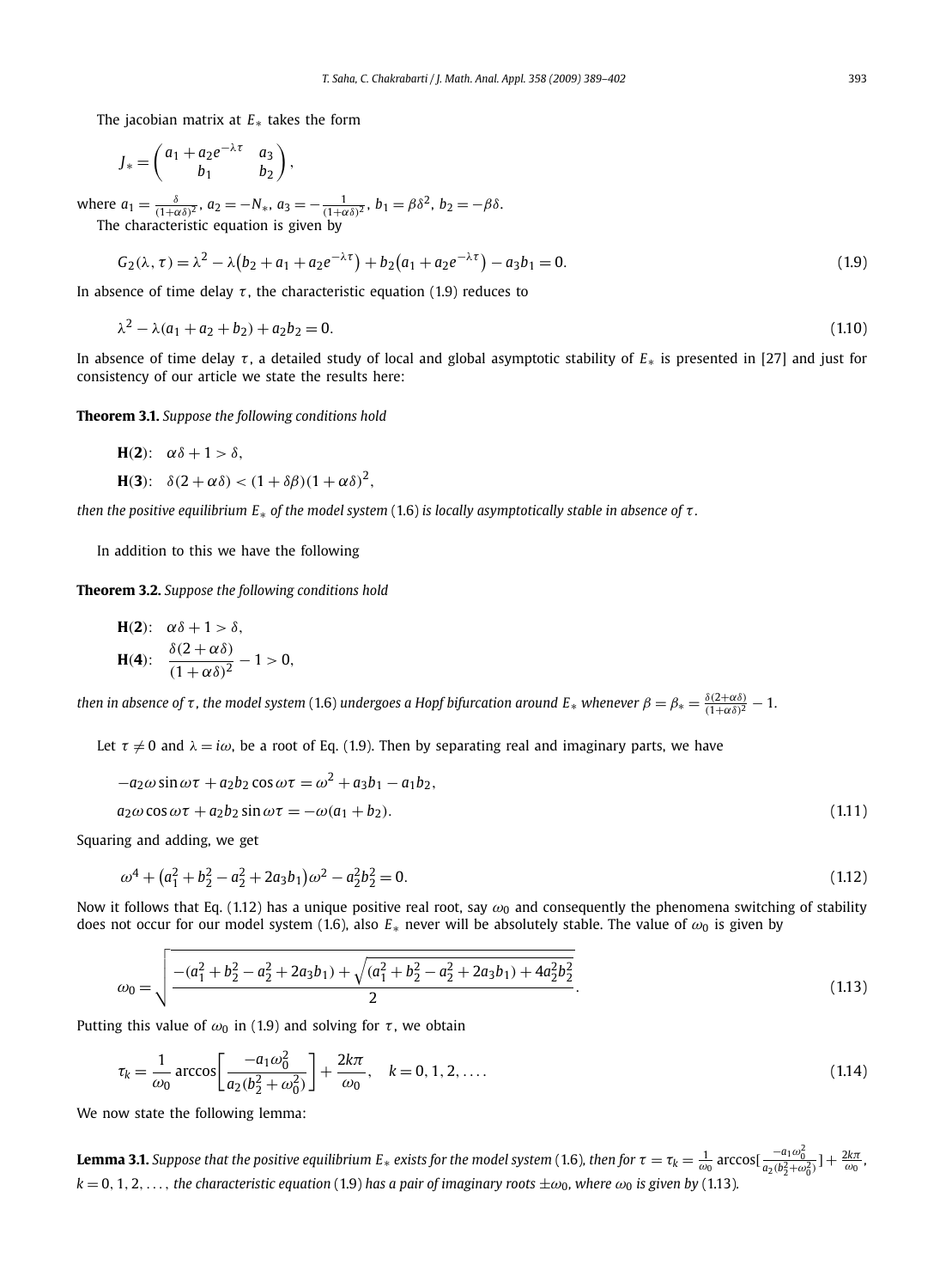We will now study how the real parts of the roots of (1.9) changes as ' $\tau$ ' varies in a small neighbourhood of  $\tau_k$ . Let  $\lambda = u(\tau) + i\omega(\tau)$  be a root of Eq. (1.9). Substituting  $\lambda = u(\tau) + i\omega(\tau)$  in (1.9) and then separating real and imaginary parts, we get

$$
H_1(u, \omega, \tau) = u^2 - (a_1 + b_2)u - \omega^2 - a_2e^{-u\tau}(u\cos\omega\tau + \omega\sin\omega\tau) + a_2b_2e^{-u\tau}\cos\omega\tau + (b_2a_1 - a_3b_1) = 0,
$$
  
\n
$$
H_2(u, \omega, \tau) = 2u\omega - (a_1 + b_2)\omega + a_2e^{-u\tau}(u\sin\omega\tau - \omega\cos\omega\tau) - a_2b_2e^{-u\tau}\sin\omega\tau = 0.
$$

Now it follows that  $H_1(0, \omega_0, \tau_k) = H_2(0, \omega_0, \tau_k) = 0$ . Also we have  $|J|_{(0, \omega_0, \tau_k)} > 0$ , where  $J = \begin{pmatrix} \frac{\partial H_1}{\partial u} & \frac{\partial H_1}{\partial u} \\ \frac{\partial H_2}{\partial u} & \frac{\partial H_2}{\partial u} \end{pmatrix}$  $f$ unction theorem,  $H_1(u, \omega, \tau) = 0 = H_2(u, \omega, \tau)$  defines *u*,  $\omega$  as a function of  $\tau$  in a neighborhood of  $(0, \omega_0, \tau_k)$  such that . Hence by implicit  $u(\tau_k)=0$ ,  $\omega_{\tau_k}=\omega_0$  and  $\frac{du}{d\tau}|_{\tau=\tau_k,\omega=\omega_0}>0$ . We now state the following theorem regarding Hopf-bifurcation.

**Theorem 3.3.** *For the model system* (1.6)*, suppose the following conditions are satisfied*

$$
H(2): \alpha\delta + 1 > \delta,
$$

**H**(3):  $\delta(2+\alpha\delta) < (1+\delta\beta)(1+\alpha\delta)^2$ ,

*then*  $E_*$  *is asymptotically stable whenever*  $0 \le \tau < \tau_0$  *and unstable whenever*  $\tau > \tau_0$ *. The model system* (1.6) *undergoes a Hopf bifurcation at*  $E_*$  *for*  $\tau = \tau_0$ *.* 

#### **4. Qualitative behaviour at the origin** (**0**, **0**)

The trivial equilibrium  $E_0(0, 0)$  always exists for the model system (1.6). The local stability of  $E_0$  cannot be studied by normal linearization approach as the model system (1.6) is not linearizable at *E*0. To discuss the qualitative behaviour of the model system  $(1.6)$  at  $E_0$ , we perform a blow up transformation

$$
N = N, \qquad P = LN \tag{1.15}
$$

and this results in

$$
\begin{cases}\n\frac{dN}{dt} = N(t)\left(1 - N(t - \tau)\right) - \frac{N(t)L(t)}{1 + \alpha L(t)},\\ \n\frac{dL}{dt} = \beta L(\delta - L) - L\left(1 - N(t - \tau)\right) + \frac{L^2}{1 + \alpha L}.\n\end{cases}
$$
\n(1.16)

The aim of this transformation is to decompose the relatively complex qualitative behaviour near a trivial equilibrium point *E*<sup>0</sup> of (1.6) into simpler topological structures of several equilibrium points of (1.16). The inverse transformation maps *L*axis to *E*0. Structurally, the inverse transformation leaves the pattern on the first and fourth quadrant in the (*N*, *L*) plane "qualitatively unchange", reflects the pattern in the second and third quadrant with respect to the negative axis and then the entire *L*-axis collapses into one point. Therefore to discuss the qualitative behaviour at  $E_0$  of the model system (1.6) we only need to do the same around the equilibria of the model system (1.16) in the *L*-axis.

The trivial equilibrium *E*00(0, 0) always exists for the model system (1.16). The other equilibrium points on the *L*-axis are given by the roots of the equation

$$
\frac{L}{1+\alpha L} - \beta L = 1 - \delta \beta. \tag{1.17}
$$

We now analyze the following cases:

#### **Case I.**  $1 - \delta\beta < 0$ .

In this case Eq. (1.17) has only one positive real root and one negative real root, but due to biological significance we will consider the positive real root only. Let the positive real root of Eq. (1.17) be denoted by *L*01. Then the value of *L*<sup>01</sup> is given by

$$
L_{01} = \frac{-\Delta + \Delta_1}{2\alpha\beta},\tag{1.18}
$$

where

$$
\Delta = (\alpha + \beta - 1 - \alpha \beta \delta), \qquad \Delta_1 = \sqrt{\Delta^2 - 4\alpha \beta (1 - \delta \beta)}.
$$
\n(1.19)

Thus it follows that the trivial equilibrium  $E_0$  of the model system (1.6) splits into two equilibria,  $E_{00}(0,0)$  and  $E_{01}(0,L_{01})$ on the *L*-axis of the model system (1.16).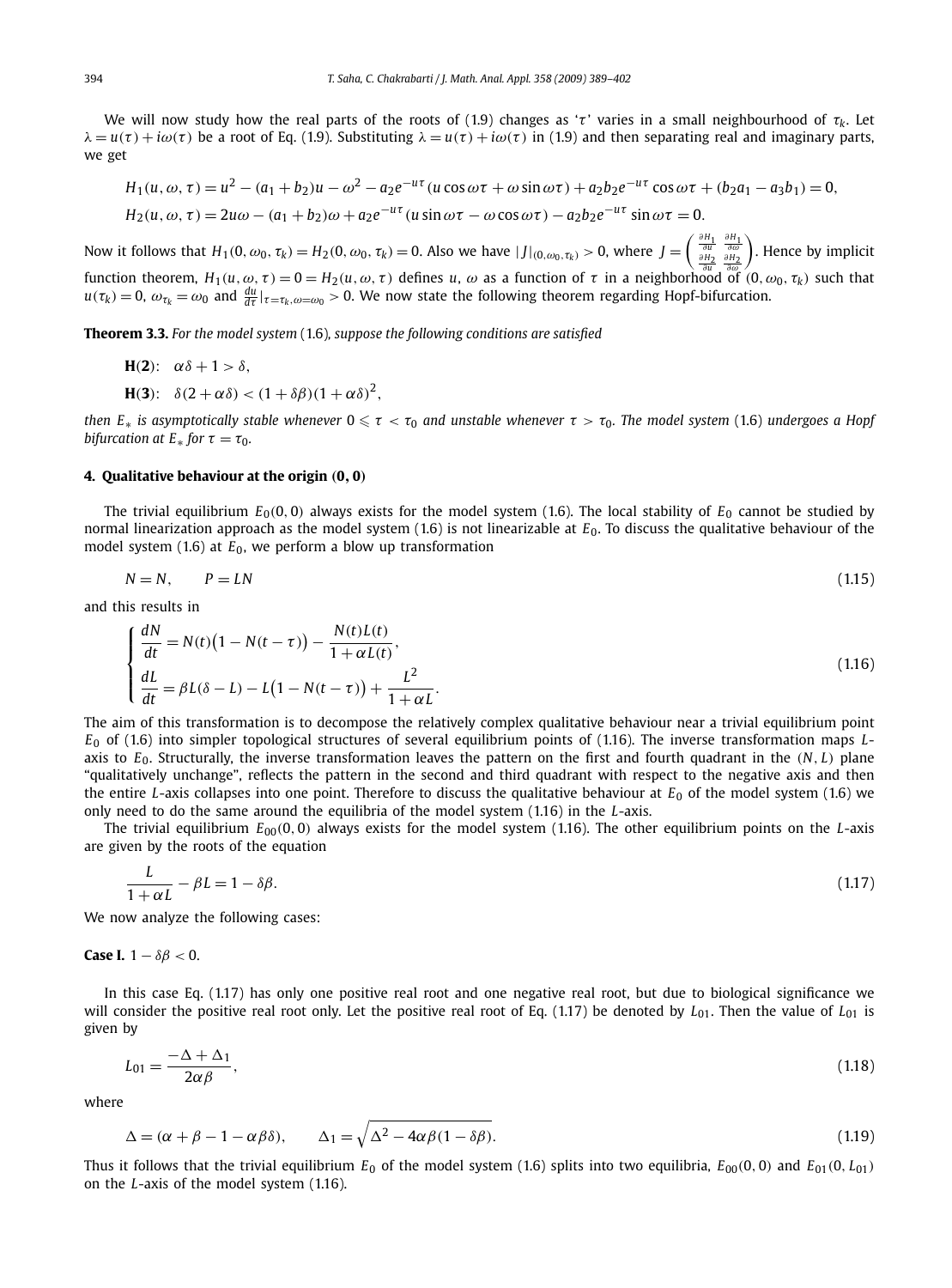A simple calculation shows that  $E_{00}$  is an unstable node and the jacobian matrix at  $E_{01}$  is given by

$$
J_{01} = \begin{pmatrix} 1 - \frac{L_{01}}{1 + \alpha L_{01}} & 0 \\ L_{01}e^{-\lambda \tau} & -\beta L_{01} + \frac{L_{01}}{(1 + \alpha L_{01})^2} \end{pmatrix}.
$$
 (1.20)

The equilibrium  $E_{01}$  is a stable node whenever **H(5)**:  $(2\alpha\beta\delta + \Delta) - \Delta_1 < 0$ . By the inverse blow up transformation (1.15) there exists a trajectory of the model system (1.6) such that it tends to  $E_0(0, 0)$  as  $t \to \infty$ .

The equilibrium  $E_{01}$  is a saddle point whenever  $H(5)^{\bf c}$ :  $(2\alpha\beta\delta+\Delta)-\Delta_1>0$  and there exists a separatrix of this equilibrium in the first quadrant of the model system (1.16), which tends to  $E_{01}$  as  $t \rightarrow -\infty$ . By the inverse blow up transformation (1.15) there exists a trajectory of the model system (1.6) such that it tends to  $E_0(0,0)$  as  $t \to -\infty$ .

#### **Case II.**  $1 - \delta\beta > 0$ .

In this case we also assume the condition **H(6)**:  $\Delta_1 > 0$ ,  $\alpha < \frac{1-\beta}{1-\beta\delta}$ , so that we always have two positive equilibria on the *L*-axis of the model system (1.6). The equilibrium points are given by  $E_0(0,0)$ ,  $E_{01}^+(0,L_{01}^-)$  and  $E_{01}^-(0,L_{01}^-)$ , where the values of  $L_{01}^{\pm}$  are given by

$$
L_{01}^{\pm} = \frac{-\Delta \pm \Delta_1}{2\alpha \beta}.
$$
\n(1.21)

The trivial equilibrium  $E_{00}$  is a saddle point and hence by the inverse blow up transformation (1.15) there exists a trajectory of the model system (1.6) such that it tends to  $E_0(0, 0)$  as  $t \to -\infty$ .

The jacobian matrices at the equilibrium points  $E^\pm_{01}$  are given by

$$
J_{01}^{\pm} = \begin{pmatrix} cc1 - \frac{L_{01}^{\pm}}{1 + \alpha L_{01}^{\pm}} & 0\\ L_{01}^{\pm}e^{-\lambda \tau} & -\beta L_{01}^{\pm} + \frac{L_{01}^{\pm}}{(1 + \alpha L_{01}^{\pm})^2} \end{pmatrix}.
$$
 (1.22)

The equilibrium  $E_{01}^+$  is a stable node or a saddle point according as  $H(5)$  or  $H(5)^c$  holds. By the use of inverse blow up transformation (1.15), it follows that there exists a trajectory of the model system (1.6) such that it tends to  $E_0(0, 0)$  as  $t \to \pm \infty$  according as **H(5)** or **H(5)<sup>c</sup>** holds.

The equilibrium  $E_{01}^-$  is a saddle point or an unstable node whenever **H(7)**:  $(2\alpha\beta\delta+\Delta)+\Delta_1 < 0$  or **H**(7)<sup>c</sup>:  $(2\alpha\beta\delta+\Delta)+$  $\Delta_1 > 0$  holds. Consequently it follows with the help of the inverse transformation (1.15) that there exists a trajectory of the model system (1.6) such that it tends to  $E_0(0,0)$  as  $t \to -\infty$  whenever **H(7)** holds.

Case III. 
$$
1 - \delta \beta = 0
$$
.

In this case the equilibria are  $E_{00}(0,0)$  and  $E'_{01}(0, L'_{01})$ , where the value of  $L'_{01}$  is given by

$$
L'_{01} = -\frac{(\beta - 1)}{\alpha \beta}.
$$
\n(1.23)

To be of biological interest we naturally assume  $H(8)$ :  $\beta$  < 1. After some lengthy computation it follows by [29] that the equilibrium *E*<sup>00</sup> is a saddle node and the stable node part is in the first quadrant of the model system. The equilibrium point  $E'_{01}$  is a stable node whenever **H(9)**:  $\alpha + \beta < 1$  holds. For both the cases it follows by the inverse blow up transformation (1.15) that there exists a trajectory of the model system (1.6) such that it tends to  $E_0(0,0)$  as  $t \to \infty$ .

The equilibrium point  $E'_{01}$  is a saddle point whenever  $H(9)^c$ :  $\alpha + \beta > 1$  holds and by the inverse blow up transformation (1.15) there exists a trajectory of the model system (1.6) such that it tends to  $E_0(0,0)$  as  $t \rightarrow -\infty$ .

We now state the results for the stability of the trivial equilibrium  $E_0(0, 0)$  of the model system (1.6) by the help of following theorems:

**Theorem 4.1.** *In Case* I*, suppose that the condition* **H(5)** *holds, then the positive equilibrium point E*∗ *does not exist and there exists a trajectory of the model system* (1.6) *such that it tends to the origin* (0, 0) *as t*  $\rightarrow \infty$ *.* 

**Theorem 4.2.** *In Case* II*, suppose that the conditions* **H(5)** *and* **H(6)** *hold, then the positive equilibrium point E*∗ *may exist but unstable and there exists a trajectory of the model system* (1.6) *such that it tends to the origin* (0, 0) *as t*  $\rightarrow \infty$ *.* 

**Theorem 4.3.** *In Case* III*, suppose that the conditions* **H(8)** *and* **H(9)** *hold, then the positive equilibrium point E*∗ *does not exist and there exists a trajectory of the model system* (1.6) *such that it tends to the origin* (0, 0) *as t*  $\rightarrow \infty$ *.*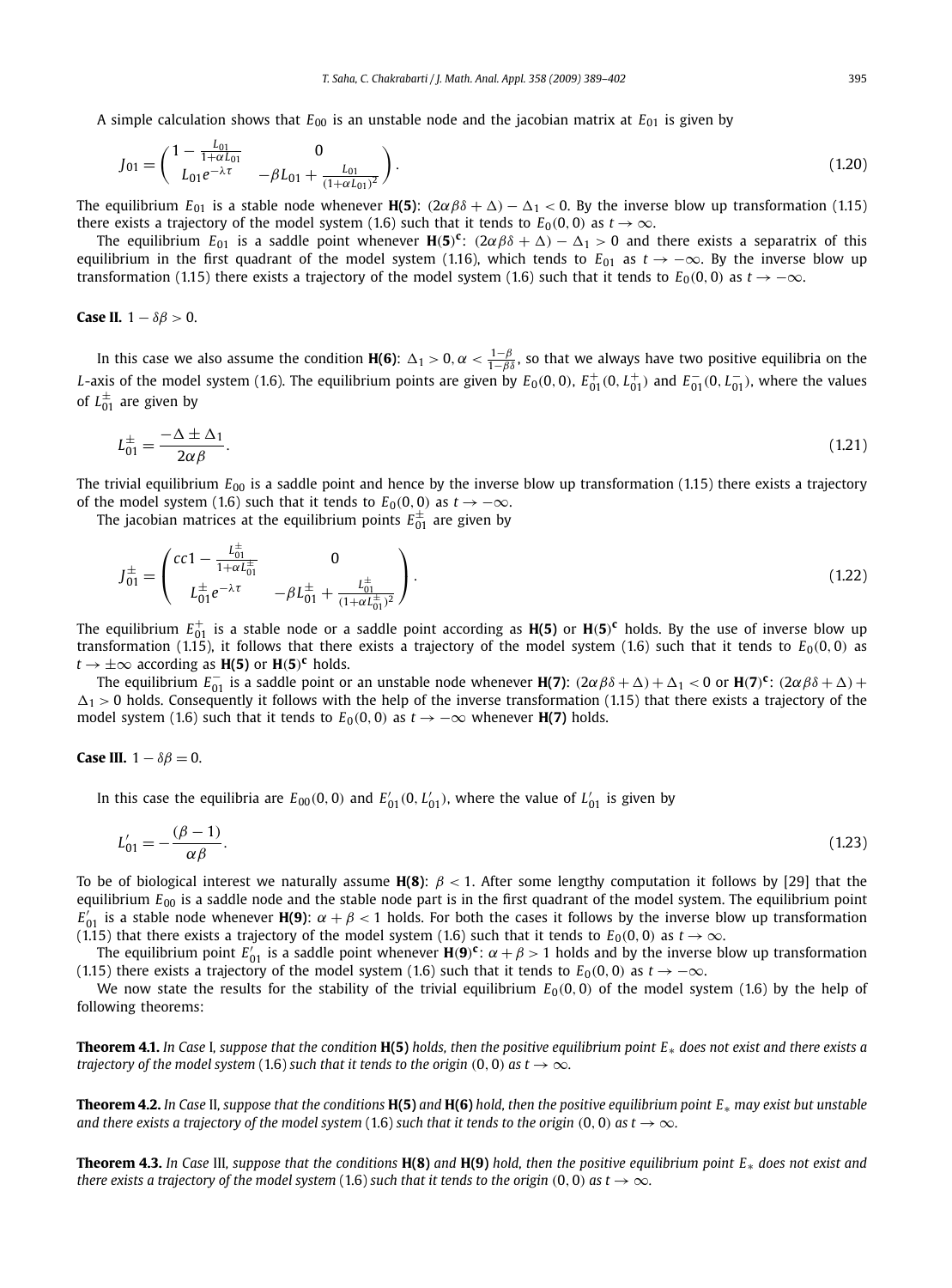### **5. Global asymptotic stability**

This has been shown in the article [27] that in absence of time delay  $\tau$  the positive equilibrium  $E_*$  of the model system (1.6) is globally asymptotically stable if **H(10)**:  $\alpha\delta+1>\max\{\delta,\frac{1}{\beta}\}$  holds. In this section we will study the same but in presence of  $\tau$ . To do so we shall use Lyapunov–LaSalle's invariance principle and try to find an estimation for time delay  $\tau$ . Prior to this we write the model system (1.6) as of the following form

$$
\begin{cases}\n\frac{dN}{dt} = N(t) \left[ \left( N_* - N(t - \tau) \right) + f \left( \frac{P_*}{N_*} \right) - f \left( \frac{P}{N} \right) \right], \\
\frac{dP}{dt} = \beta P(t) \left[ \left( \frac{P_*}{N_*} \right) - \left( \frac{P}{N} \right) \right],\n\end{cases}
$$
\n(1.24)

where  $f(\theta) = \frac{\theta}{1+\alpha\theta}$ . Now by the use of the change of variables  $(N(t), P(t)) \rightarrow (N(t), L(t) = \frac{P(t)}{N(t)})$ , the model system (1.24) reduces to

$$
\begin{cases}\n\frac{dN}{dt} = N(t) [(N_* - N(t - \tau)) + f(L_*) - f(L)],\\
\frac{dP}{dt} = L(t) [\beta(L - L) - (N_* - N(t - \tau)) - f(L_*) + f(L)].\n\end{cases}
$$
\n(1.25)

We also introduce the following transformation

$$
x = N - N_*, \qquad y = L - L_*, \tag{1.26}
$$

and write the term  $f(L) - f(L_*)$  in the following form

$$
g(y) = f(L) - f(L_*) = \frac{y}{(1 + \alpha L)(1 + \alpha L_*)}.
$$
\n(1.27)

Then it follows that  $g(y)y \geqslant 0$  and  $= 0$ , when  $y = 0$ . We also have

$$
g'(y) = \frac{1}{(1 + \alpha y + \alpha L_*)^2}.
$$
\n(1.28)

With the help of (1.26) and (1.27) the model system (1.25) takes the form of

$$
\begin{cases}\n\frac{dx}{dt} = (x + N_*) \left[ \int_{t-\tau}^t x'(s) ds - g(y) - x(t) \right], \\
\frac{dy}{dt} = (y + L_*) \left[ -\beta y - \int_{t-\tau}^t x'(s) ds + g(y) + x(t) \right].\n\end{cases}
$$
\n(1.29)

The positive equilibrium *E*∗ in (1.6) corresponds to the trivial equilibrium point of the model system (1.29) and the global asymptotic stability of this trivial equilibrium point implies the global asymptotic stability of *E*∗. We now state the following theorem:

**Theorem 5.1.** *Suppose the positive equilibrium E*∗ *exists for the model system* (1.6)*, then E*∗ *is globally asymptotically stable if the following condition holds*

**H(11):** 
$$
\eta < \min\{1, \beta(1 + \alpha \delta) - 1\}
$$
, with  $\beta(1 + \alpha \delta) - 1 > 0$ ,

where  $\eta = \tau + m_1^2 \tau$ .

**Proof.** To prove the theorem by the help of Lyapunov–LaSalle's invariance principle, we choose the following Lyapunov functional

$$
V_1(x(t), y(t)) = \left[x - N_* \log\left(\frac{x + N_*}{N_*}\right)\right] + \int_{L_*}^{L} \frac{f(s) - f(L_*)}{s} ds.
$$
 (1.30)

Then the time derivative of  $V_1(x(t), y(t))$  along (1.29) gives

$$
\dot{V}_1(x(t), y(t)) = \left(\frac{x + N_*}{N_*}\right)\dot{x} + \frac{g(y)}{L}\dot{y}.
$$
\n(1.31)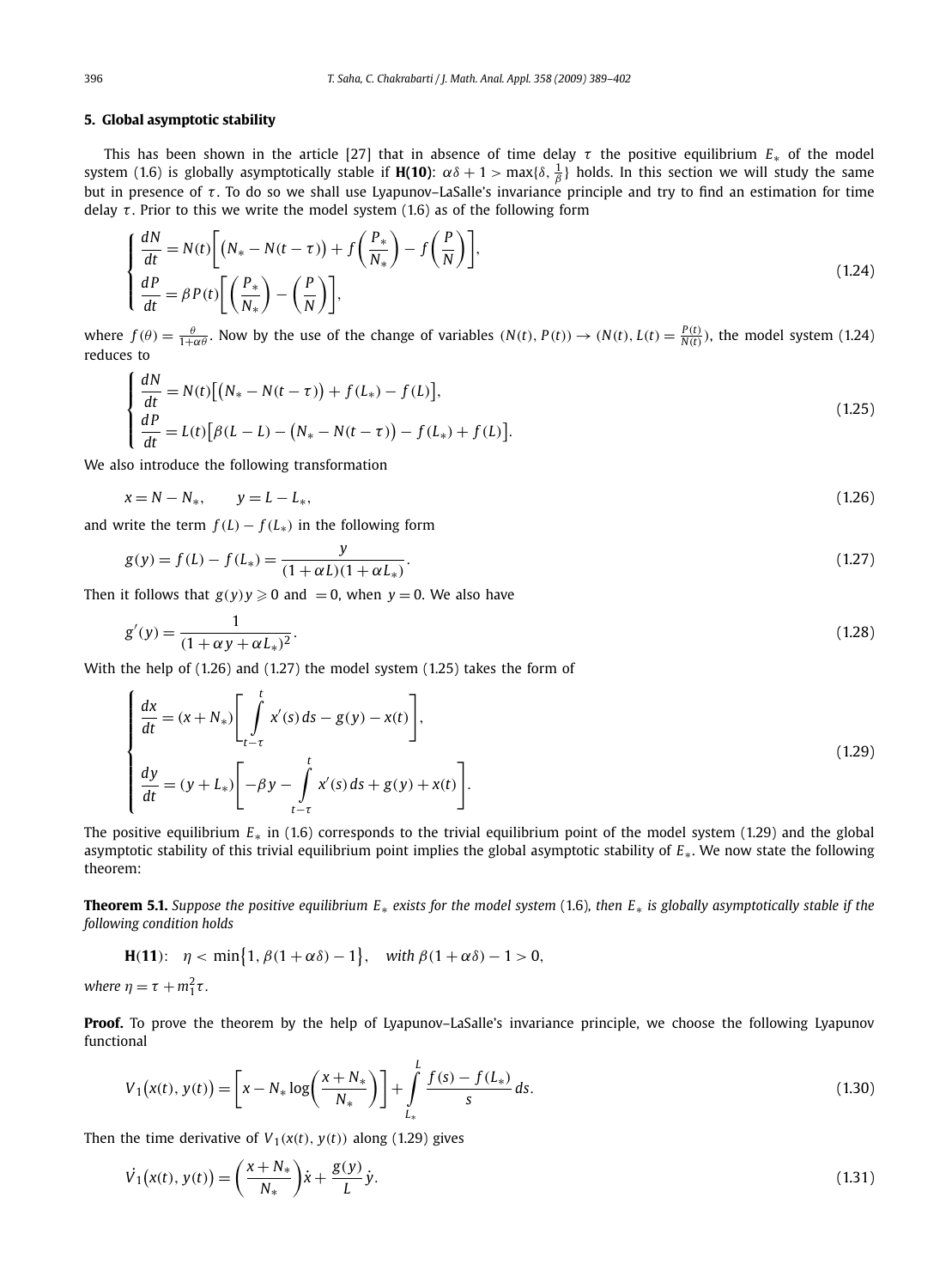By the help of (1.29), we have

$$
\dot{V}_1(x(t), y(t)) = -x^2 + g^2(y) - \beta g(y)y + (g(y) - x) \int_{t-\tau}^t N(s) [g(y(s)) + x(s - \tau)] ds.
$$
\n(1.32)

We now use the following inequalities

$$
\begin{cases}\ng(y)N(s)g(y(s)) \leq \frac{1}{2}g^2(y) + \frac{1}{2}N^2(s)g^2(y(s)), \\
g(y)N(s)x(t-\tau) \leq \frac{1}{2}g^2(y) + \frac{1}{2}N^2(s)x^2(s-\tau), \\
-x(t)(y)N(s)g(y(s)) \leq \frac{1}{2}x^2(t) + \frac{1}{2}N^2(s)g^2(y(s)), \\
-x(t)N(s)x(s-\tau) \leq \frac{1}{2}x^2(t) + \frac{1}{2}N^2(s)x^2(s-\tau).\n\end{cases}
$$
\n(1.33)

With the help of these inequalities, (1.32) reduces to

$$
\dot{V}_1(x(t), y(t)) \le (\tau - 1)x^2 + \tau g^2(y) - \beta g(y)y + g^2(y) + \int_{t-\tau}^t N^2(s) \left[g^2(y(s)) + x^2(s - \tau)\right] ds.
$$
\n(1.34)

Owing to the structure of (1.34), we now consider the functional

$$
V_2(x(t), y(t)) = V_1(x(t), y(t)) + \int_{t-\tau}^t dv \int_{v}^t N^2(s) \left[ g^2(y(s)) + x^2(s-\tau) \right] ds.
$$
 (1.35)

The time derivative of  $V_2(x(t), y(t))$  along (1.29) gives

$$
\dot{V}_2(x(t), y(t)) = \dot{V}_1(x(t), y(t)) + \tau N^2(t) \left[ g^2(y(t)) + x^2(t - \tau) \right]
$$

$$
- \int_{t-\tau}^t N^2(s) \left[ g^2(y(s)) + x^2(s - \tau) \right] ds.
$$
(1.36)

Hence, using (1.34), we have

$$
\dot{V}_2(x(t), y(t)) \le (\tau - 1)x^2 + \tau g^2(y) - \beta g(y)y + g^2(y) + \tau N^2(t)[g^2(y(t)) + x^2(t - \tau)].
$$
\n(1.37)

By Lemma 2.2, we know that there exists a  $T' > 0$  such that for  $t > T'$ ,  $N(t) \leqslant m_1$ . We now set  $t > T'$  and obtain the following results:

$$
\dot{V}_2(x(t), y(t)) \le (\tau - 1)x^2 + \tau g^2(y) - \beta g(y)y + g^2(y) + \tau m_1^2 g^2(y) + \tau m_1^2 x^2(t - \tau). \tag{1.38}
$$

Again looking at the structure (1.38), we consider the following Lyapunov functional

$$
V(x(t), y(t)) = V_2 + m_1^2 \tau \int_{t-\tau}^t x^2(s) ds.
$$
\n(1.39)

We then obtain

$$
\dot{V}(x(t), y(t)) \leq -\left(1 - \tau - m_1^2 \tau\right) x^2 - g(y) y \left[ \beta - \frac{\tau g(y)}{y} - \frac{m_1^2 \tau g(y)}{y} - \frac{g(y)}{y} \right].
$$
\n(1.40)

We now assume  $\eta = \tau + m_1^2 \tau$  and get the following

$$
\dot{V}\big(x(t),\,y(t)\big) \leqslant -(1-\eta)x^2 - g(y)y\bigg[\frac{\alpha(1+\alpha\delta)\beta L + \beta(1+\alpha\delta) - (1+\eta)}{(1+\alpha L)(1+\alpha L_*)}\bigg].\tag{1.41}
$$

We have  $g(y)y > 0$  for  $y \neq 0$  and  $= 0$  for  $y = 0$ . It then follows that whenever the condition **H(10)** holds,  $\dot{V}(x(t), y(t)) \leq 0$ except at the trivial equilibrium of (1.29). This is obvious that the condition **H(11)** coincides with the condition **H(10)** whenever time delay  $\tau$  is zero. We thus complete the proof of our theorem followed by Lemma 2.2 and Lyapunov–LaSalle's invariance principle.  $\Box$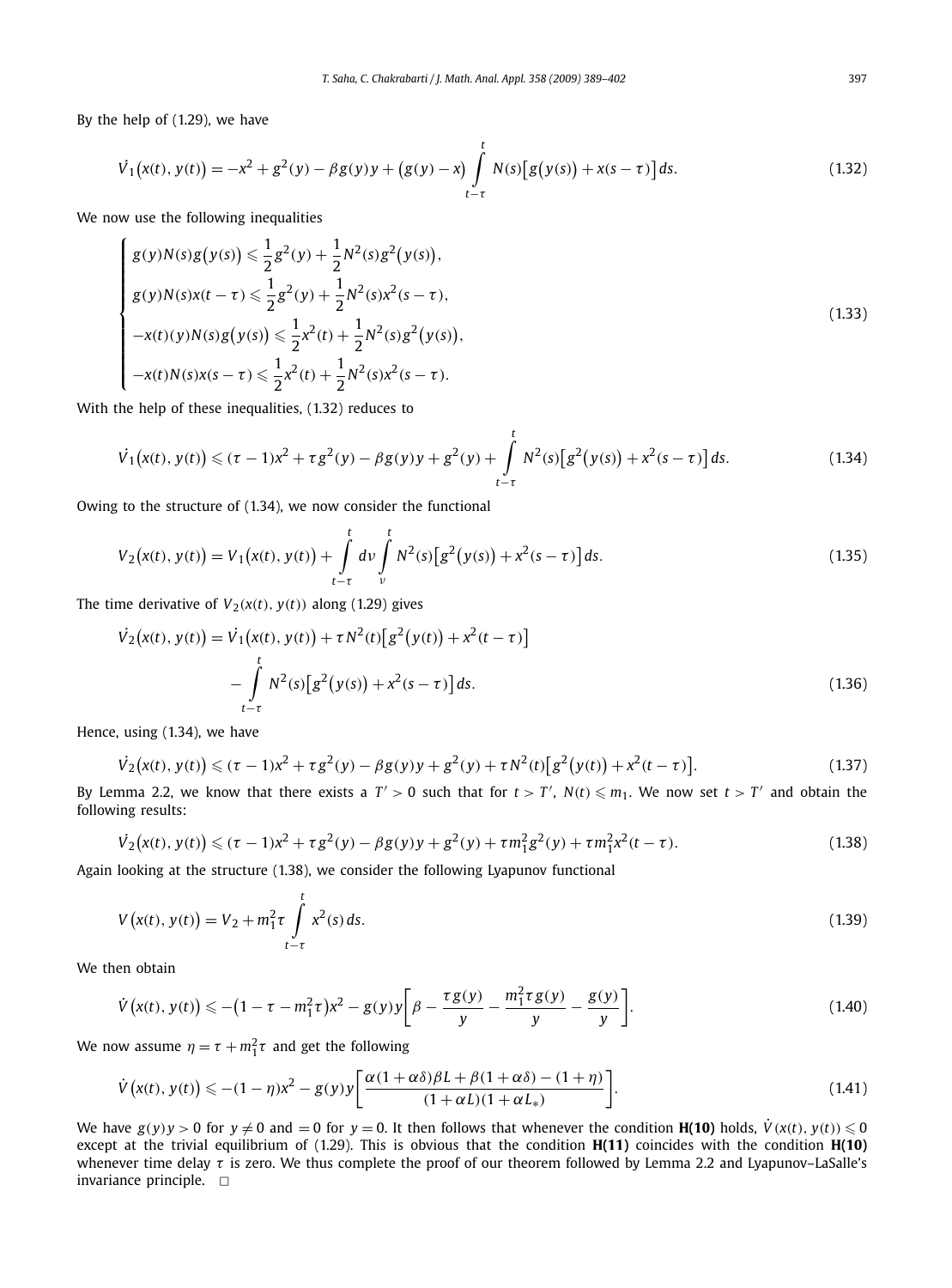

**Fig. 1.** The positive equilibrium point  $E_*$  of the model system (1.6) is locally asymptotically stable for  $\tau$  < 1.48, where  $\alpha$  = 0.4,  $\beta$  = 0.4 and  $\delta$  = 1.2.



**Fig. 2.** The positive equilibrium point  $E_∗$ , with the same parametric values bifurcates into a small amplitude periodic solution for  $τ = 1.48$ .

#### **6. Conclusions**

In this paper we have considered a delayed ratio-dependent Holling–Tanner predator–prey model by redefining at the origin (0, 0). Our result show that under the condition **(H1)**:  $\alpha > 1$ , the model system is permanent. The axial equilibrium  $E_1(1,0)$  is always a saddle point with the positive *N*-axis as its stable manifold. The local stability of  $(0,0)$  cannot be analyzed by normal linearization approach and to do so we used a blow up transformation given in (1.15). Under this transformation the qualitative behaviour of the given model system at the origin (0, 0) remain equivalent to the qualitative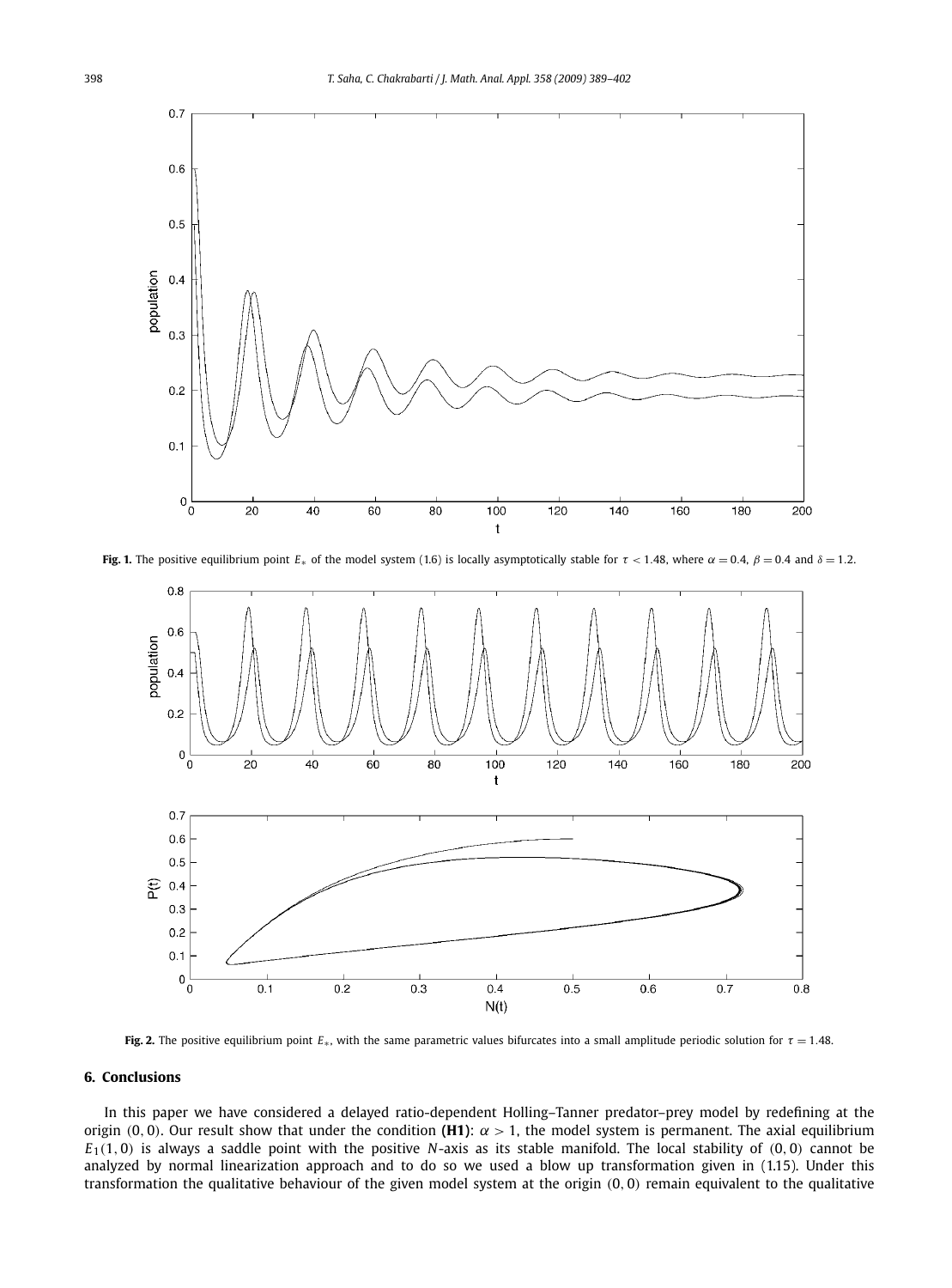

**Fig. 3.** The phase portrait of the model system (1.6). The origin (0, 0) has a parabolic sector and an elliptic sector. The parameter values are  $\alpha = 0.4$ ,  $\beta = 0.4$ , δ = 3 and with these parametric restrictions the positive equilibrium point *E*<sup>∗</sup> does not exist (Case I).



**Fig. 4.** The phase portrait of the model system (1.6). The origin (0, 0) has a hyperbolic sector and a parabolic sector. The positive equilibrium point *E*<sup>∗</sup> exists and is stable for  $\tau$  < 6.49. Here the parameter values are  $\alpha$  = 0.7,  $\beta$  = 0.6,  $\delta$  = 2 (Case I).

behaviour of the equilibria on the *L*-axis of the transformed system. The qualitative features of the model system at the origin (0, 0) are classified into the following three cases: (I)  $1 - \delta\beta < 0$ ; (II)  $1 - \delta\beta > 0$ ; and (III)  $1 - \delta\beta = 0$ . In case (I), the stability of the origin  $(0, 0)$  implies the non-existence of the positive equilibrium point  $E_{*}$ , provided the condition  $H(5)$ holds (see Fig. 3). On the other hand the reverse condition (**H5**) **c** implies that *E*∗ is stable of which the stability depends on time delay 'τ ' and the origin (0, 0) is unstable (see Fig. 4). In Case II, the conditions **(H5)** and **(H6)** show that the positive equilibrium point *E*<sup>∗</sup> exist but unstable with the stability of the origin (0, 0) (see Fig. 5). The reverse condition of **(H5)** implies that the origin is a saddle point (see Fig. 6). In Case III, the origin (0, 0) is stable and the positive equilibrium point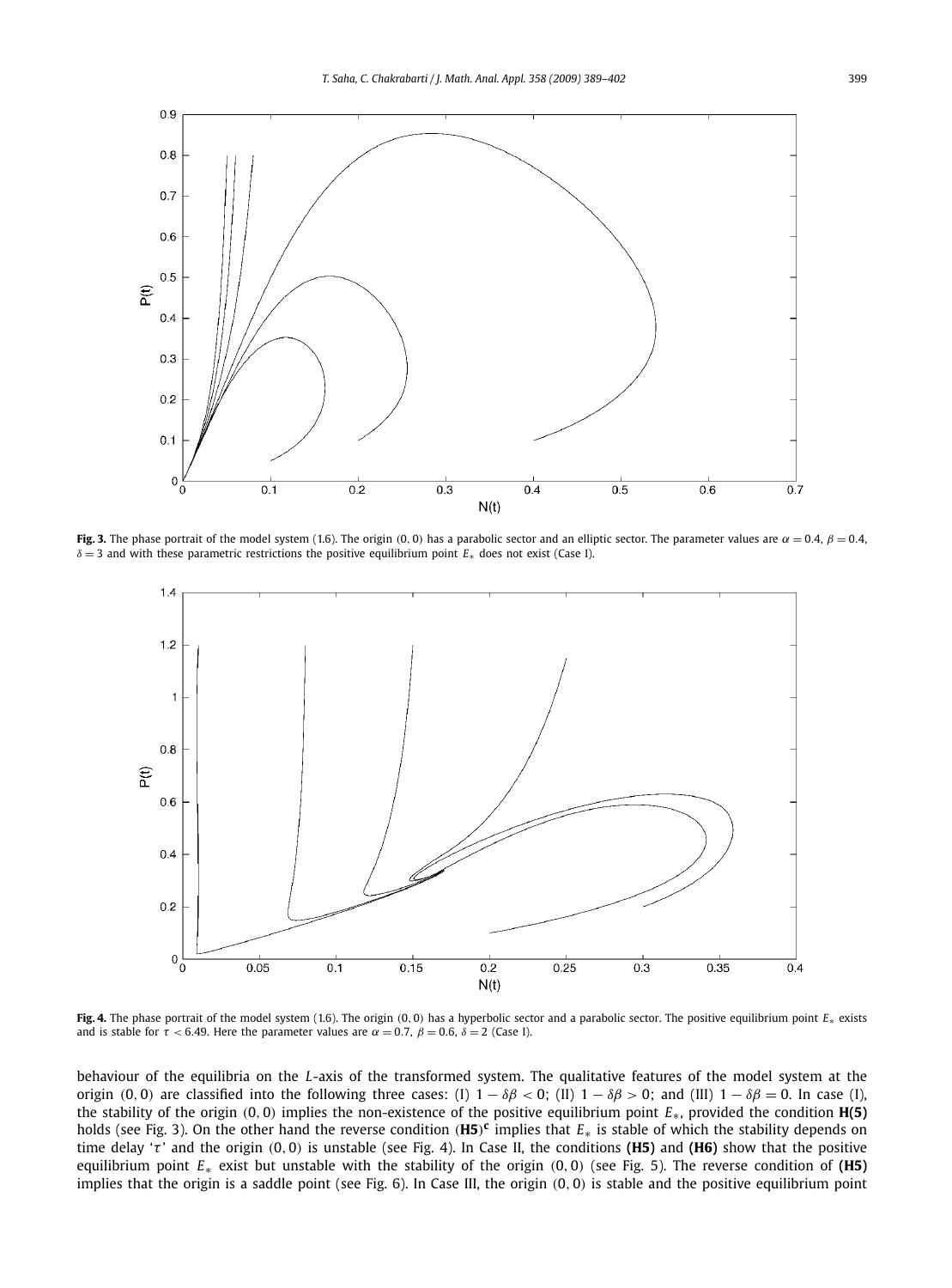

**Fig. 5.** The phase portrait of the model system (1.6). The origin (0, 0) has a parabolic sector and an elliptic sector, the positive equilibrium point *E*<sup>∗</sup> exists but unstable. Here the parameter values are  $\alpha = 0.4$ ,  $\beta = 0.2$ ,  $\delta = 1.4$  (Case II).



**Fig. 6.** The phase portrait of the model system (1.6). The origin (0, 0) has a hyperbolic sector and a parabolic sector, the positive equilibrium point *E*<sup>∗</sup> exists and is stable for  $\tau$  < 6.10. Here the parameter values are  $\alpha$  = 0.12,  $\beta$  = 0.9,  $\delta$  = 1.1 (Case II).

*E*∗ does not exist under the conditions **(H8)** and **(H9)** (see Figs. 7 and 8). In general it is shown for our model system (1.6) that both the prey and predator species may extinct and time delay 'τ ' does not have any effect on such phenomena.

It has been shown in the article [27] that the positive equilibrium *E*∗ is locally asymptotically stable under the conditions **H(2)**:  $\alpha\delta + 1 > \delta$  and **H(3)**:  $\delta(2 + \alpha\delta) < (1 + \delta\beta)(1 + \alpha\delta)^2$ , but we have established here the result that time delay 'τ' can cause a stable equilibrium to become unstable. This result is stated in Theorem 3.3 showing the existence of a critical time delay value ' $\tau_0$ ' such that for  $\tau < \tau_0$ ,  $E_*$  is stable,  $E_*$  bifurcates into small amplitude periodic solution whenever  $\tau$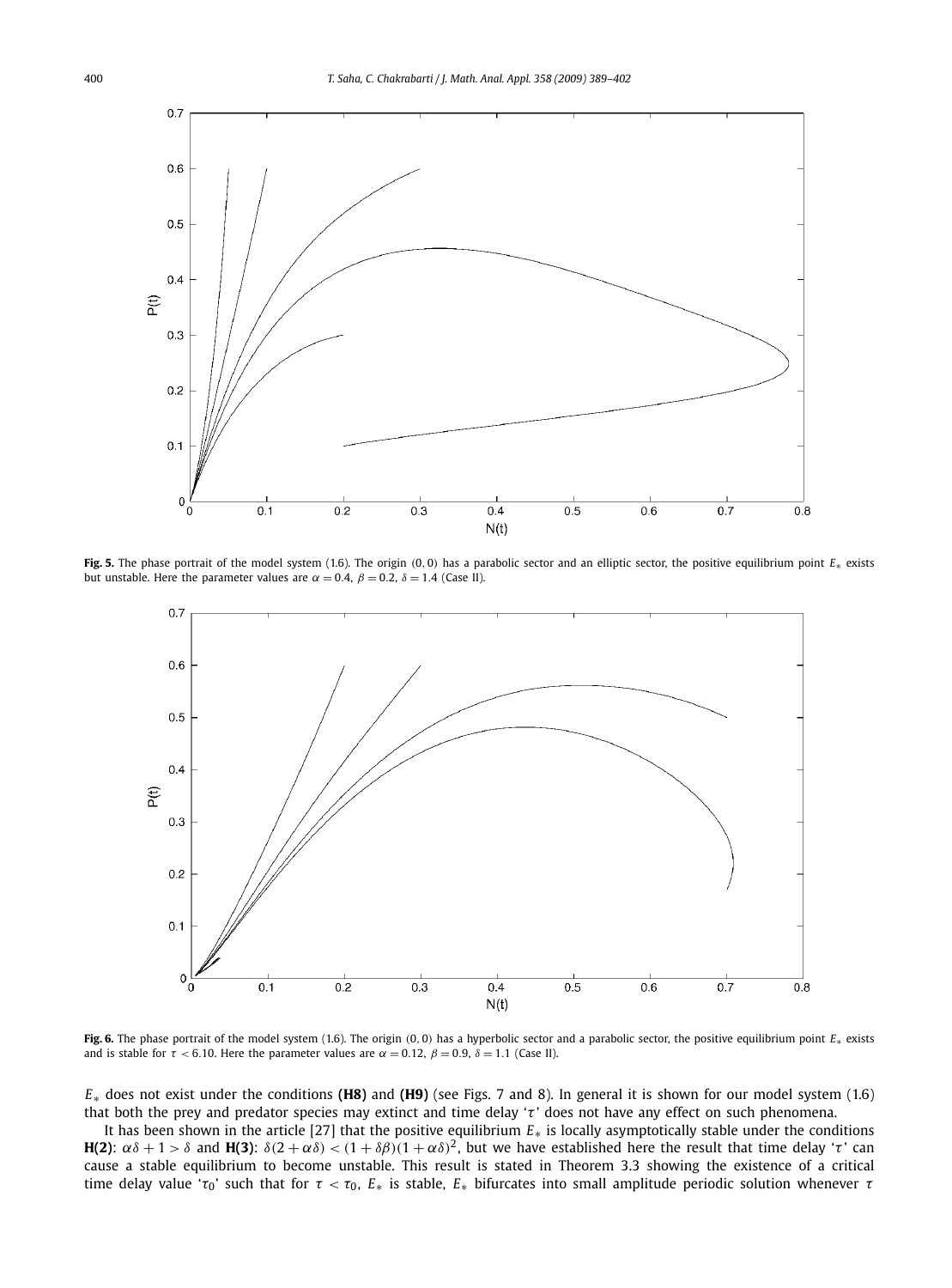

**Fig. 7.** The phase portrait of the model system (1.6). The origin (0, 0) has a parabolic sector and an elliptic sector, the positive equilibrium point *E*<sup>∗</sup> does not exist. Here the parameter values are  $\alpha = 0.4$ ,  $\beta = 0.5$ ,  $\delta = 2$  (Case III).



**Fig. 8.** The phase portrait of the model system (1.6). The origin (0, 0) has a hyperbolic sector and a parabolic sector, the positive equilibrium point *E*<sup>∗</sup> exists and is stable for  $\tau$  < 5.9. Here the parameter values are  $\alpha = 0.7$ ,  $\beta = 0.5$ ,  $\delta = 2$  (Case III).

approaches to  $\tau_0$ ,  $\tau > \tau_0$ ,  $E_*$  becomes unstable (see Figs. 1 and 2). We have obtained a restriction on the length of time delay for global asymptotic stability of *E*∗ and the result is presented in Theorem 5.1 (see Fig. 9). In other words, we have shown that time delay destabilizes *E*∗ for the model system (1.6).